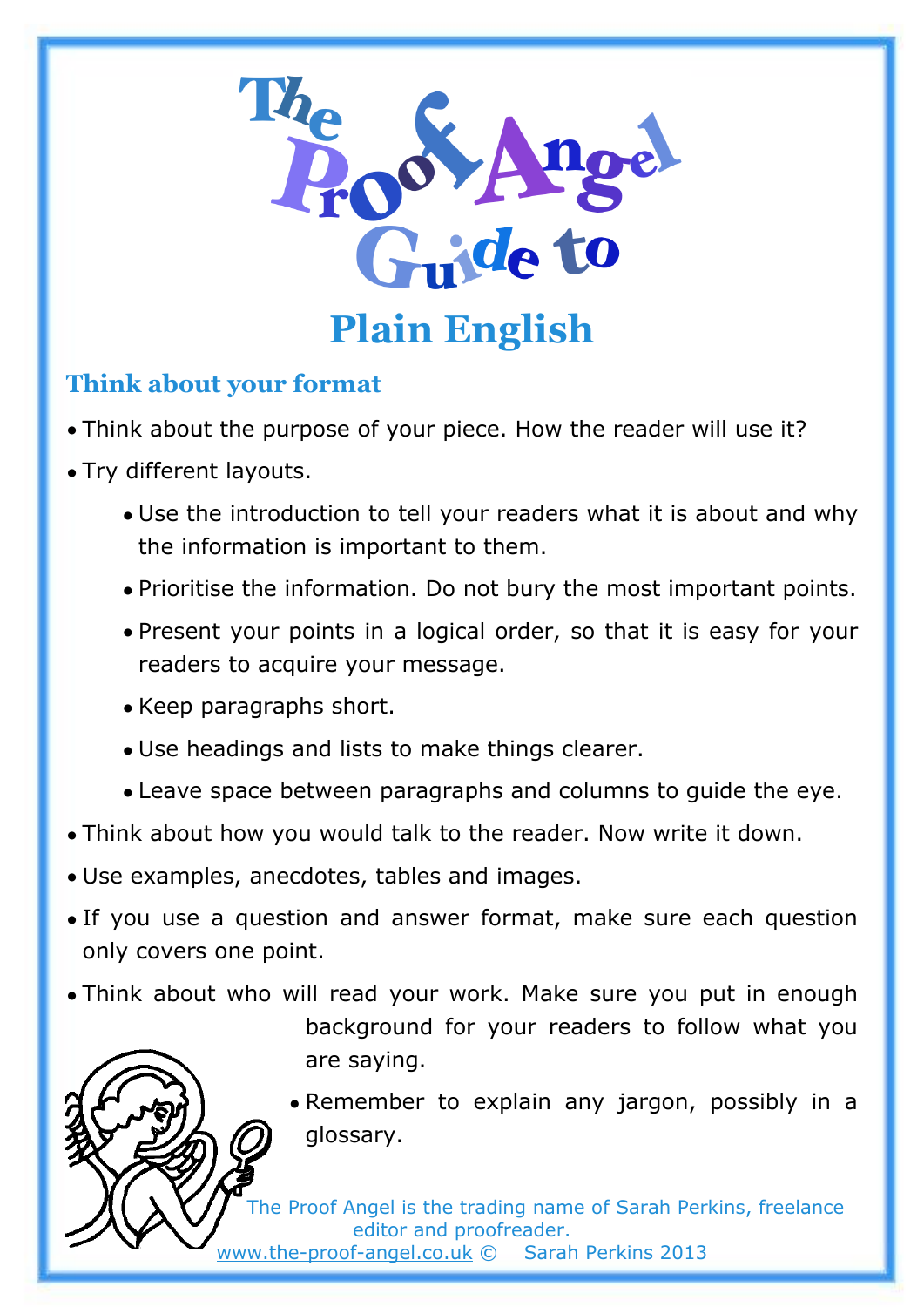## **Think about your words**

- Use simple words when you can. Longer words slow the pace of your writing, so try to use words shorter than 4 syllables. Call a spade a spade.
- Use the simple form of each word. There is often an easy alternative.
	- Buy is better than purchase.
	- Extra is better than additional.

A civil servant once asked if he could buy a book and was told be had been "authorised to acquire the work in question by purchase through the ordinary channels."

- Choose a suitable word and let it speak for itself. There is no need to add modifying words such as:
	- lonely hermit
	- very unique
	- basic fundamentals
	- cease and desist.
- In creative writing, it is good to vary your words to add life to the piece. In more everyday writing, it is better to use the same standard term each time you refer to something. This will avoid confusing the reader.
- Avoid prefixes and suffixes like pre-, re-, de-, anti-, -isation, ousness, -ation, -ality. Some people refer to this as using Anglo Saxon words.
- Avoid too many prepositions together in a phrase:
	- We need to face **up to** our problems.
	- We need to face our problems.
- Avoid putting a series of nouns together. It is better to use a short name and explain the rest of the message separately:

We have a **corporate partner strategic marketing plan**.



We have a corporate plan. It covers...

[www.the-proof-angel.co.uk](http://www.the-proof-angel.co.uk/) © Sarah Perkins 2013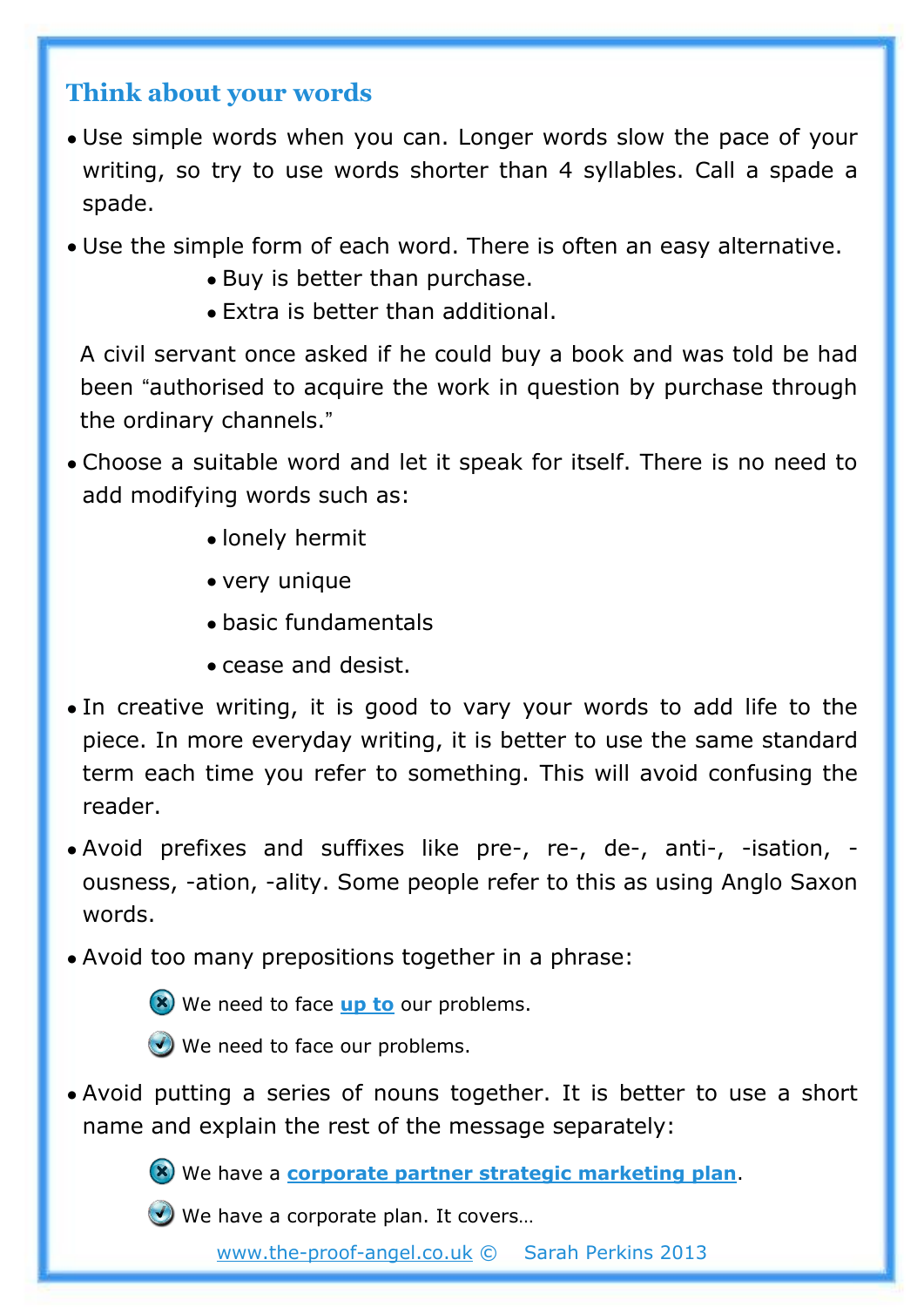- Here is a bad example, with 4 nouns in a row (including an abstract one) and no personal pronouns: "Attention! This is an elevator outage customer notification!"
- Watch out for strings of words that don't add anything to the sense, such as:
	- in favour of **•** in connection with
	- for the purposes of in order to
	- in the field of
- Be positive. Avoiding "not" usually makes things clearer, even if the message is negative:



The plan failed.

We did not pay any attention to Mary's suggestion.

- We ignored Mary's suggestion.
- Avoid using a double negative:
	- **(x)** It is *un*likely that I will not come on Tuesday.
	- $\bigcup$  I will probably come on Tuesday.
- Avoid nouns formed from verbs (abstract nouns) which tend to have the following endings:

-ment -ancy -ance -ant -ion -ency -ence -ent

- Use complete rather than completion.
- Use arrange rather than arrangement.
- Abstract nouns have two results:
	- They take life out of writing by removing people.

Action was taken.

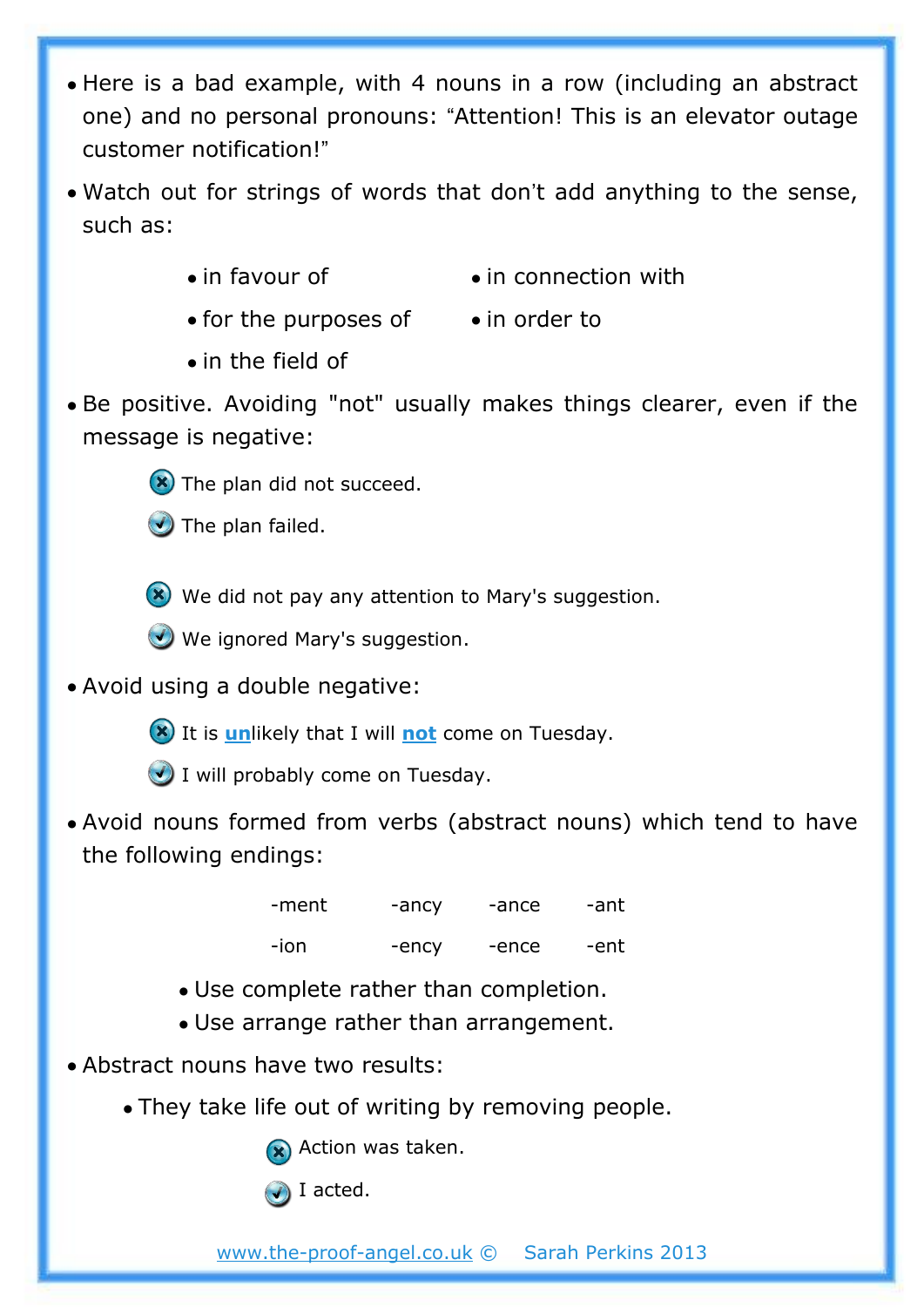• They clutter the sentence.

 $\bigcirc$  I took action.

**J** I acted.

Often this clutter takes the form of the weak verb "to be" and an adjective:

- **R** His bowling was poor.
- $\bigodot$  He bowled badly.
- Keep your verbs simple by avoiding "smothered verbs":



We will make a decision soon.

We will decide soon.

• One way to do this is to use active verbs. Passive verbs need more words to support them, so the sentence is longer.



- The group decided that...
- Passive verbs leave questions unanswered. If you write "It is feared that..." we do not know who fears. This can be useful in several situations:
	- To avoid taking responsibility. Compare these two sentences: It is thought that you are incompetent. (Passive)
		- I think you are incompetent. (Active)
	- To be less direct, eg:
		- Your wall was knocked down by a speeding car. (Passive) A speeding car knocked down your wall. (Active)
	- To show a view is general or uncertain, eg:
		- It is thought that…
- Try to write in the present tense. The other tenses can be slower and more confusing.



- $\left( \right)$  Those who were eligible during the stated period will be given an opportunity to file a claim.
- $\bigodot$  You can file a claim if you were eligible in this period.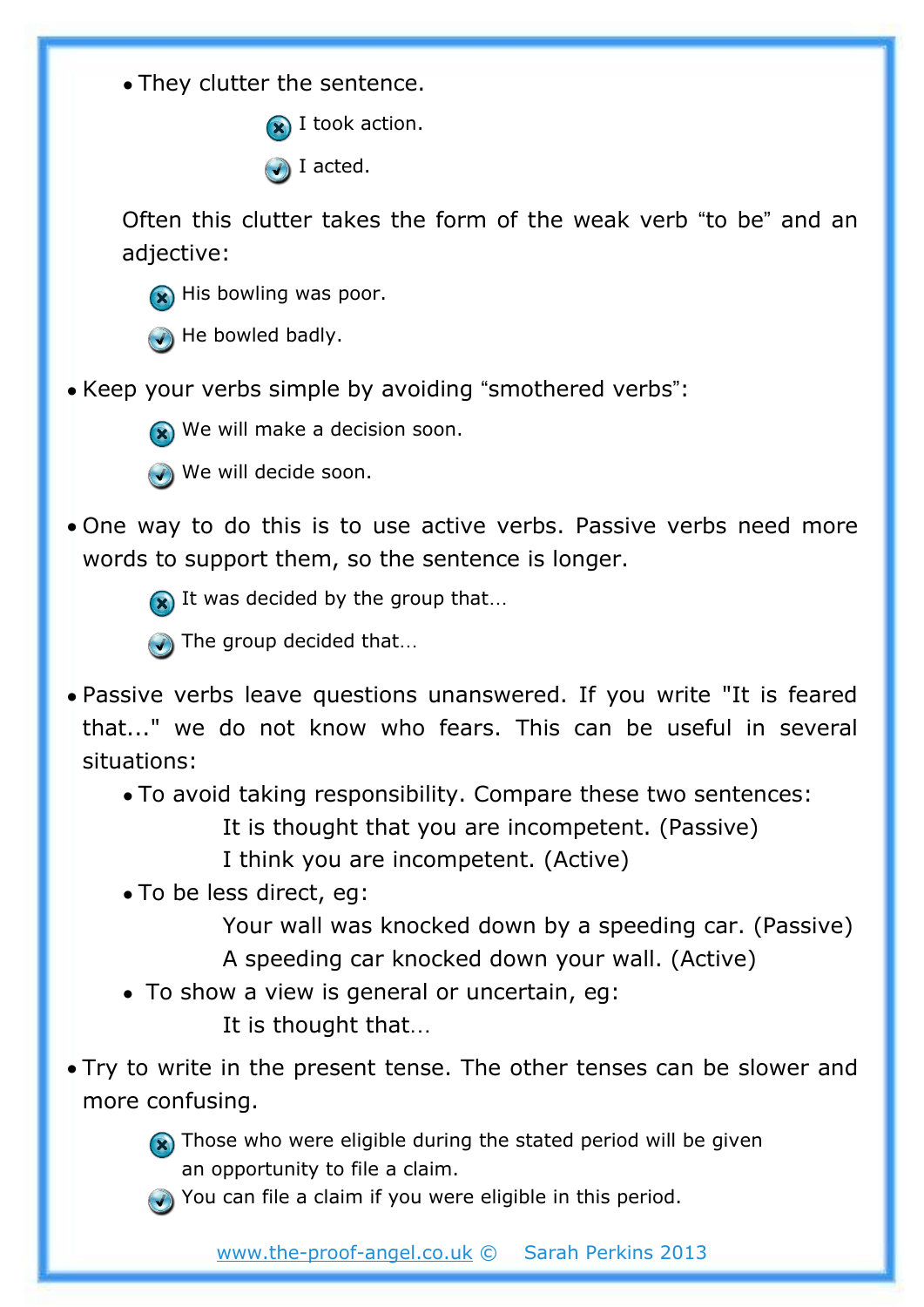• Try to use the pronouns you and we. This helps the readers to feel that you are talking to them.

## **Think about your sentences**

- Put who or what the sentence is about close to the beginning. Do not give your reader time to wonder what you are talking about. In the first example, the reader might think "it" is the subject. The revised version makes it clear that the subject is "I".
	- $\bigotimes$  It has been twice now that I have had to speak to you about this.
	- $\bigcup$  I have spoken to you about this before.
	-
	- **R**) There are two factors in the rise in prices: wages and fuel costs.
	- $\bigodot$  The rise in prices is due to higher wages and fuel costs.
- Aim for 15 to 20 words in a long sentence.
- Have one idea in each sentence.
- A subordinate clause makes a sentence longer, but sometimes it is clearer than a string of shorter sentences. Don't just join short sentences together with and, but, so etc.. Be very careful that these longer sentences don't cover too many ideas.
- Try not to begin with a participle (the part of the verb ending –ing). It is the weakest part of the verb, and often leads to a long introductory clause.
	- Referring to the plan made before Christmas…
- Using "there is" or "there was" and similar verbs tends to give weak sentences.





 $\bigodot$  The beach was crowded today.